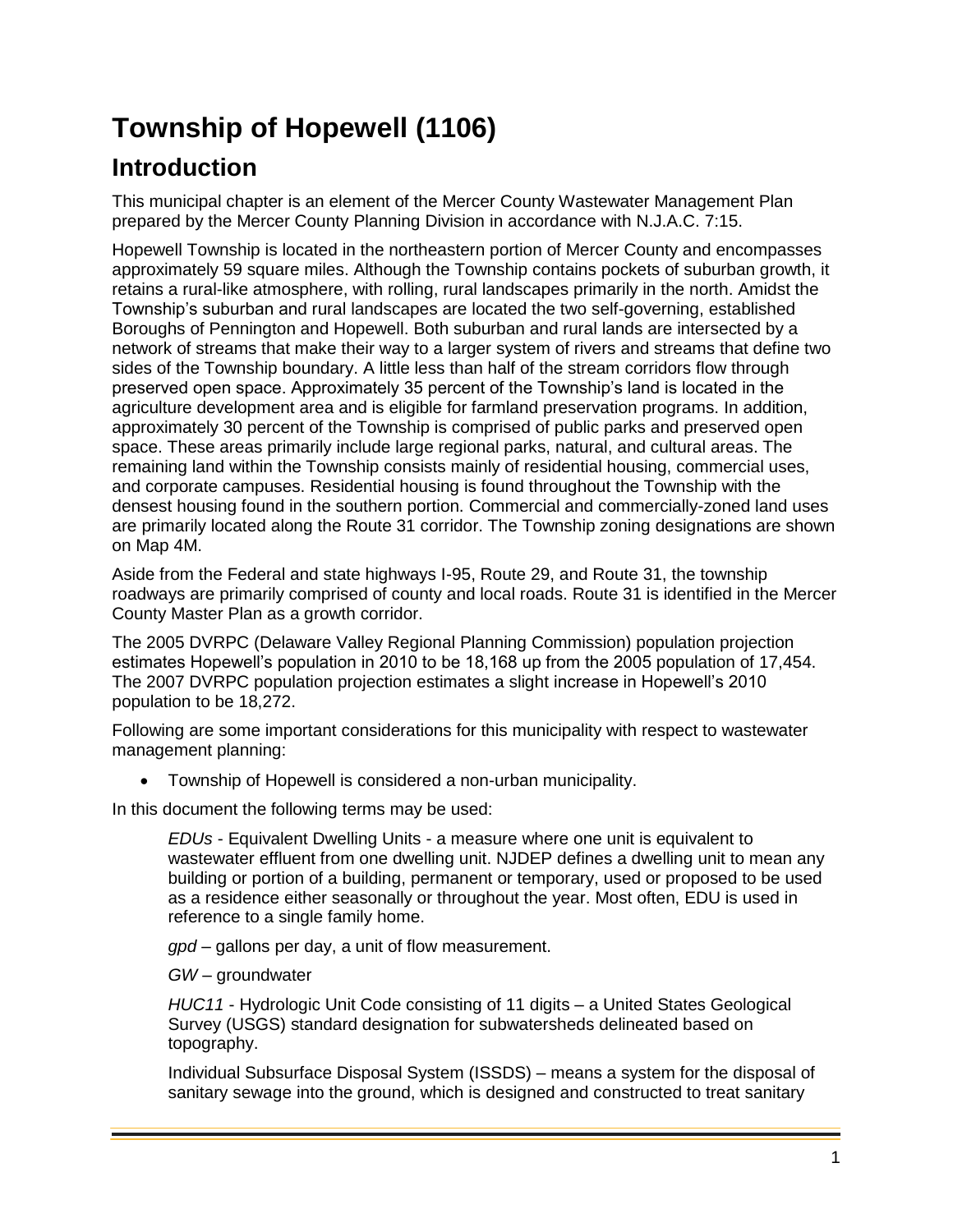sewage in a manner that will retain most of the settleable solids in a septic tank and discharge the liquid effluent to a disposal field.

*mgd* – million gallons per day, a unit of flow measurement.

*Nitrate Dilution Model (NDM)* –The NDM is required by NJDEP and follows the calculations methodology developed by the New Jersey Geological Service (NJGS). The NDM uses the soils type (SSURGO (NRCS) digital soils GIS layer revised by DEP) to estimate the minimum lot size needed to provide enough recharge to dilute nitrate to a specified target. This method is intended to be a guide for estimating the impact of nitrate from septic tanks on groundwater quality. The NDM uses the minimum lot size to calculate the number of EDUs possible for a given area.

*Non-discharge areas* - areas where additional wastewater generation and/or discharge are prohibited.

*Non-urban municipality* – any municipality not officially designated as an urban municipality

*Septic Area* – means an area to be served by systems for the disposal of sanitary sewage into the ground, which is designed and constructed to treat sanitary sewage in a manner that will retain most of the settleable solids in a septic tank and discharge the liquid effluent to a disposal field. Planning flows for septic areas are 2,000 gpd or less.

*Service Areas –* areas designated as wastewater discharge to permitted surface water facilities, groundwater facilities, ISSDS, or septic

*Sewer Service Area (SSA)* – represents the area to be served by a centralized treatment facility.

*STP* – Sewage Treatment Plant

*SW* – surface water

*Undeveloped/under developed* – areas within the existing or future sewer service area that could be developed

*WMP* – Wastewater Management Plan

*WPCF* – Water Pollution Control Facility

*WPCP* – Water Pollution Control Plant

*WTF* – Water Treatment Facility

*WWTP* – Wastewater Treatment Plant

### **Existing Infrastructure**

The existing wastewater collection and conveyance infrastructure within this municipality consists of the following:

 Collection System – The Township of Hopewell is largely undeveloped with the exception of several areas in the southern portion of the Township and a few isolated, sewered, residential developments in the northeast portion of the Township. The collection system and associated trunk sewers convey flow from the developed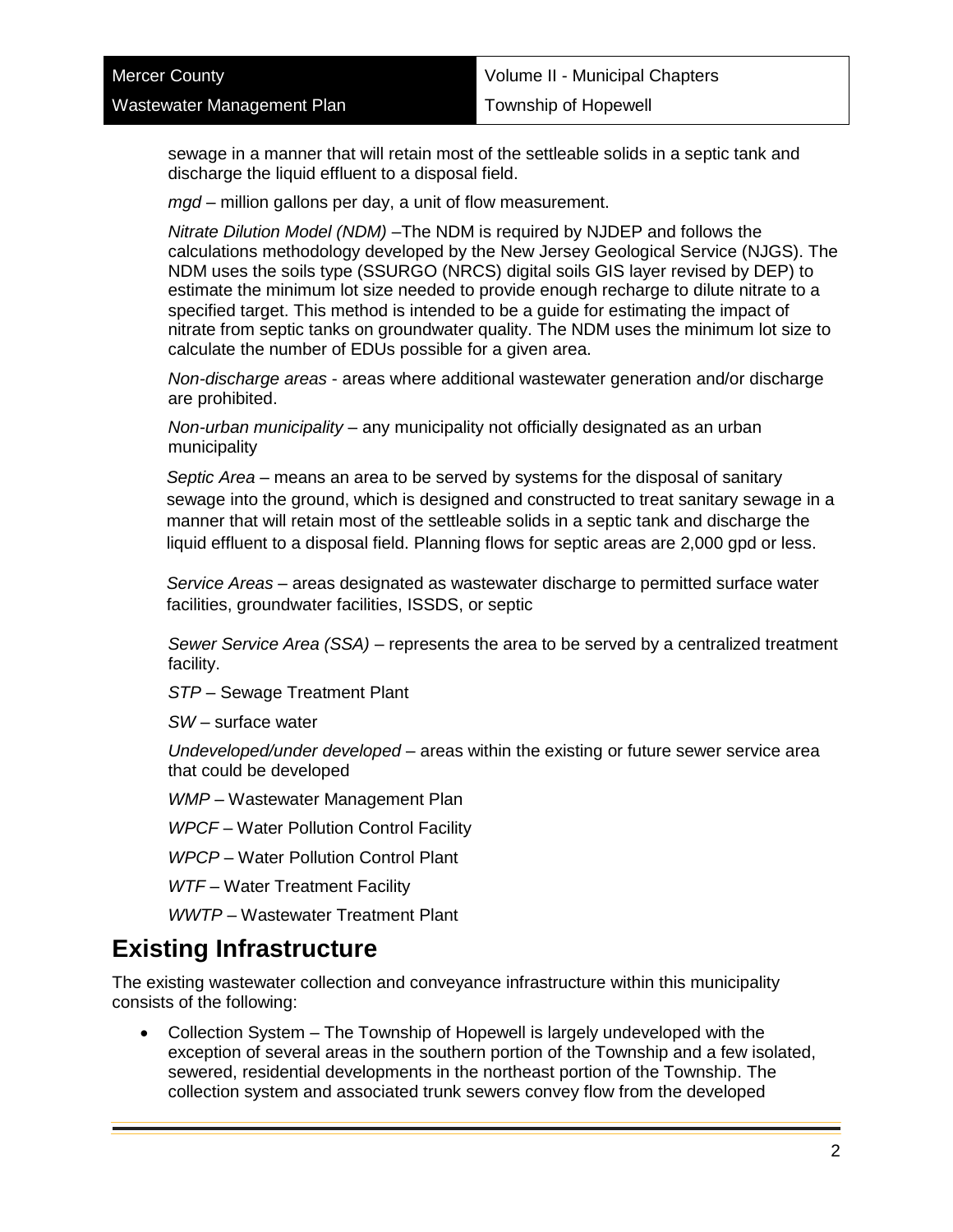populated areas to the Ewing Lawrence SA, SBRSA Pennington STP, and SBRSA Hopewell STP.

 Pumping Stations – There are currently has 5 existing pumping stations serving dedicated areas within the municipality.

The existing major wastewater treatment facilities located within the municipality include:

- SBRSA Pennington STP
- SBRSA Hopewell STP

In addition to the existing major wastewater treatment facilities, Tables 1a and 1b include additional minor facilities in the Township of Hopewell regulated through NJDEP that have individual New Jersey Pollutant Discharge Elimination System (NJPDES) discharge permits. Table 1a shows facilities which are indicated as discharge to groundwater (DGW). Table 1b shows facilities which are indicated as discharge to surface water.

The NJDEP, Division of Land Use Management, provided the data for Tables 1a and 1b.

The existing treatment facilities, if any, are illustrated on Map 2M.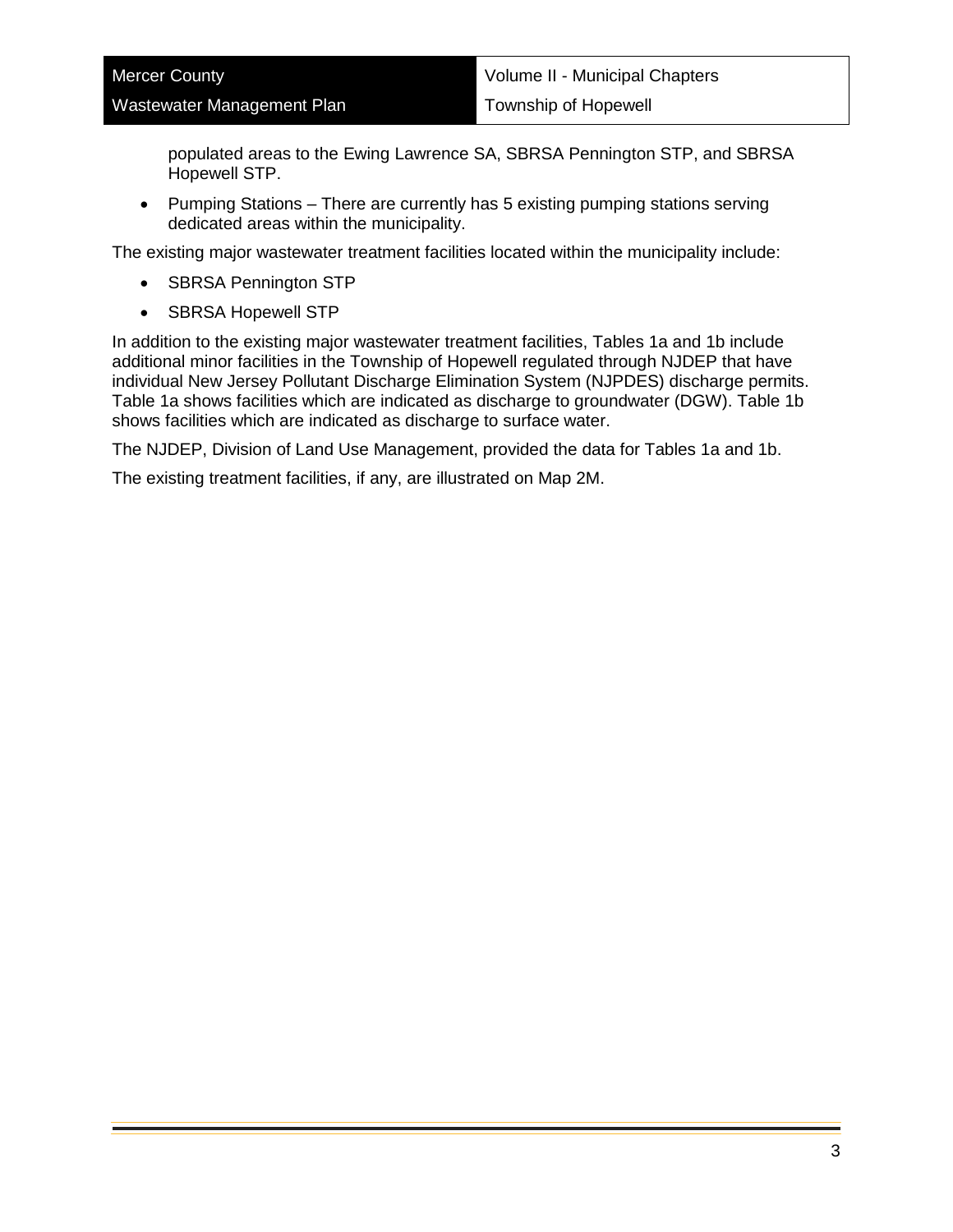#### **Table 1a: NJPDES (DGW) Permitted Facilities within Township of Hopewell**

| <b>NJPDES</b><br>Permit<br><b>Number</b> | Facility<br>Name                                          | Permit<br>Program<br>Code | Receiving<br>Stream or<br>Aquifer | Classification | Permittee                                                        | Contact<br>Organization<br>Name        | <b>Block</b>      | Lot               | Permitted<br><b>Flow</b><br>(MGD) | Existing<br><b>Flow</b><br>(MGD) | <b>Future</b><br><b>Flow</b><br>(MGD) | <b>Discharge</b><br>Category |
|------------------------------------------|-----------------------------------------------------------|---------------------------|-----------------------------------|----------------|------------------------------------------------------------------|----------------------------------------|-------------------|-------------------|-----------------------------------|----------------------------------|---------------------------------------|------------------------------|
| NJ0101028                                | Pennytown<br>Shopping<br>Village                          | <b>GW</b>                 | <b>Brunswick</b>                  | II-A           | <b>Kav Center</b><br><b>Inc</b>                                  | Ramu<br>Veerappan                      | <b>No</b><br>Data | <b>No</b><br>Data | 0.01421                           | No Data                          | <b>No</b><br>Data                     | Sanitary                     |
| NJ0101575                                | <b>Bristol</b><br><b>M</b> vers<br>Squibb Co              | <b>GW</b>                 | <b>Brunswick</b>                  | II-A           | <b>BRISTOL</b><br><b>MYERS</b><br><b>SQUIBB</b><br><sub>CO</sub> | Louis Fedele                           | <b>No</b><br>Data | <b>No</b><br>Data | No Data                           | No Data                          | <b>No</b><br>Data                     | Sanitary<br>Process<br>Water |
| NJ0102024                                | Pennington<br>Quarry                                      | <b>GW</b>                 | Diabase                           | II-A           | <b>Trap Rock</b><br>Industries                                   | <b>Harry Hicks</b><br>George<br>Conway | <b>No</b><br>Data | <b>No</b><br>Data | No Data                           | No Data                          | No<br>Data                            | Process<br>Water             |
| NJ0141232                                | Pennington<br>Point West<br>Commercial                    | <b>GW</b>                 | <b>Brunswick</b>                  | II-A           | Pennington<br>Point West<br>Property                             | <b>Edward Bucci</b>                    | No<br>Data        | No<br>Data        | 0.00495                           | No Data                          | No<br>Data                            | Sanitary                     |
| NJG0105643                               | Kooltronic<br>Inc                                         | GW                        | No Data                           | II-A           | Pennwell<br><b>Holdings</b><br><b>Inc</b>                        | Barry<br>Freeman                       | No<br>Data        | <b>No</b><br>Data | No Data                           | No Data                          | No<br>Data                            | Sanitary                     |
| NJ0202126<br>(proposed)                  | Stony Brook<br>Millstone<br>Watershed<br>Assoc<br>(SBMWA) | <b>GW</b>                 | No Data                           | No Data        | No Data                                                          | No Data                                | No<br>Data        | <b>No</b><br>Data | 0.002925                          | No data                          | No<br>Data                            | No Data                      |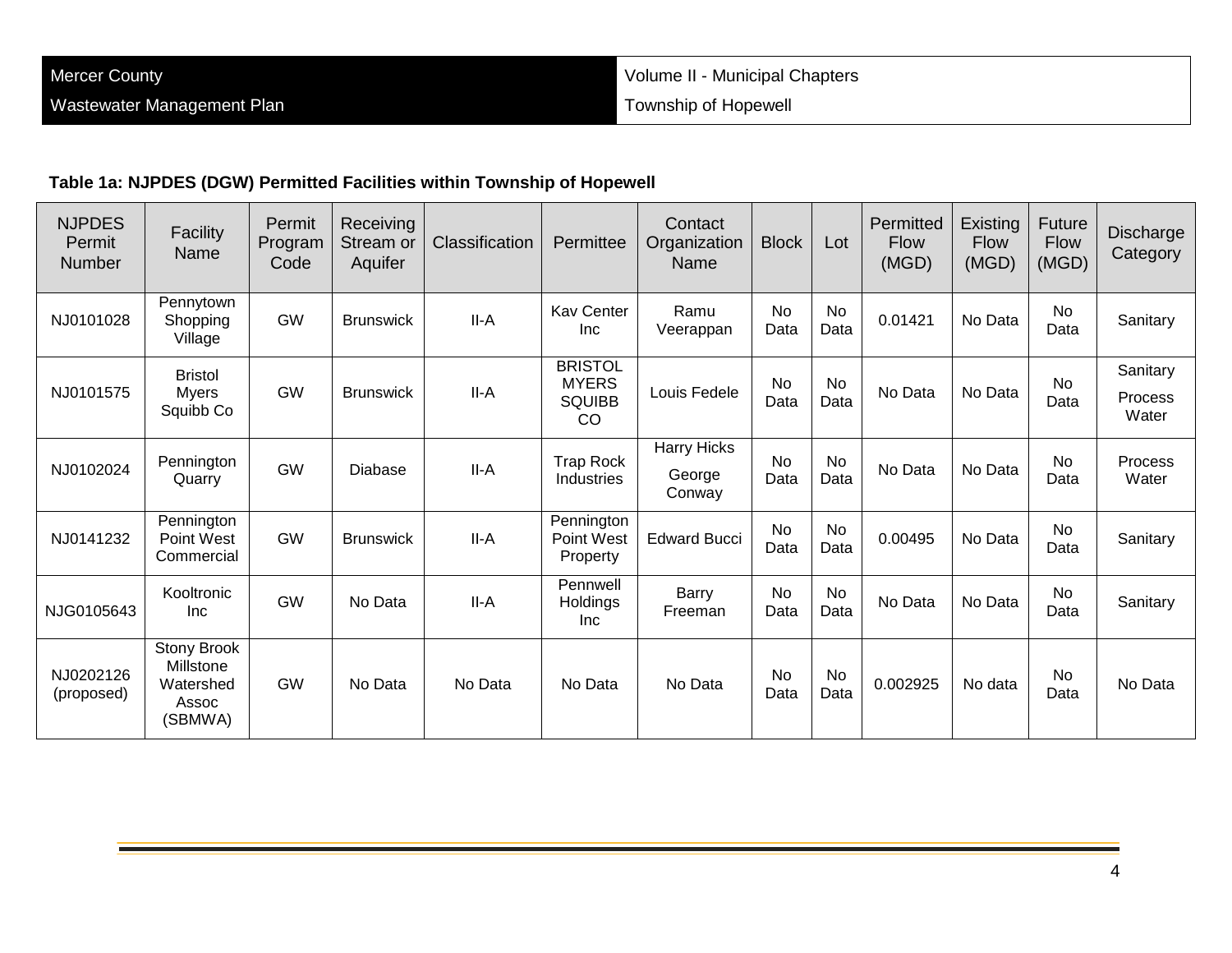Volume II - Municipal Chapters Township of Hopewell

#### **Table 1b: NJPDES (DSW) Permitted Facilities within Township of Hopewell**

| <b>NJPDES</b><br>Permit<br>Number | Facility<br>Name                                            | Permit<br>Program<br>Code | Receiving<br>Stream or<br>Aquifer          | Classification | Permittee                                                  | Contact<br>Organization<br>Name              | <b>Block</b>      | Lot               | Permitted<br><b>Flow</b><br>(MGD)     | Existing<br><b>Flow</b><br>(MGD) | Future<br><b>Flow</b><br>(MGD) | Discharge<br>Category                           |
|-----------------------------------|-------------------------------------------------------------|---------------------------|--------------------------------------------|----------------|------------------------------------------------------------|----------------------------------------------|-------------------|-------------------|---------------------------------------|----------------------------------|--------------------------------|-------------------------------------------------|
| NJ0000795                         | <b>Bristol-</b><br><b>M</b> vers<br>Squibb Co               | <b>SW</b>                 | No Data                                    | No Data        | <b>Bristol-</b><br><b>Myers</b><br>Squibb<br>Co            | <b>Bristol-</b><br><b>Myers</b><br>Squibb Co | <b>No</b><br>Data | <b>No</b><br>Data | 0.172                                 | <b>No</b><br>Data                | <b>No</b><br>Data              | Industrial<br>Wastewater                        |
| NJ0035301                         | <b>STONY</b><br><b>BROOK</b><br>RSA-<br>Hopewell<br>Plant   | <b>SW</b>                 | <b>Bedens</b><br><b>Brook</b>              | $FW2-NT(C2)$   | Stony<br><b>Brook</b><br>Regional<br>Sewerage<br>Authority | No Data                                      | <b>No</b><br>Data | <b>No</b><br>Data | 0.3                                   | 0.324                            | 0.366                          | Sanitary                                        |
| NJ0035319                         | <b>STONY</b><br><b>BROOK</b><br>RSA-<br>Pennington<br>Plant | <b>SW</b>                 | Stony<br><b>Brook</b><br>(Princeton)       | $FW2-NT(C2)$   | Stony<br><b>Brook</b><br>Regional<br>Sewerage<br>Authority | No Data                                      | <b>No</b><br>Data | <b>No</b><br>Data | 0.445                                 | 0.300                            | 0.445                          | Sanitary                                        |
| NJ0027715                         | Mercer Co.<br>Correction<br>Ctr STP                         | <b>SW</b>                 | Unnamed<br>tributary to<br>Moores<br>Creek | $FW2-TM(C2)$   | County of<br><b>Mercer</b>                                 | County of<br>Mercer                          | <b>No</b><br>Data | <b>No</b><br>Data | 0.09                                  | <b>No</b><br>Data                | <b>No</b><br>Data              | Sanitary                                        |
| NJ0000809                         | Hopewell<br><b>Business</b><br>Center                       | <b>SW</b>                 | Cleveland<br><b>Brook</b>                  | FW2-NT         | Carter<br>Road CE.<br><b>LLC</b>                           | <b>Paul Faris</b>                            | <b>No</b><br>Data | <b>No</b><br>data | 0.08<br>(003A)<br>0.048<br>$(004A)^*$ | No data                          | <b>No</b><br>data              | Cooling<br>tower<br>blowdown<br>and<br>sanitary |

\* Outfall 004A is presently inactive. The flow value currently recognized in the NJPDES permit is listed. However, the discharge value is contingent upon the permittee requesting that this outfall be reactivated as required in item G.a of Part IV of the NJPDES permit.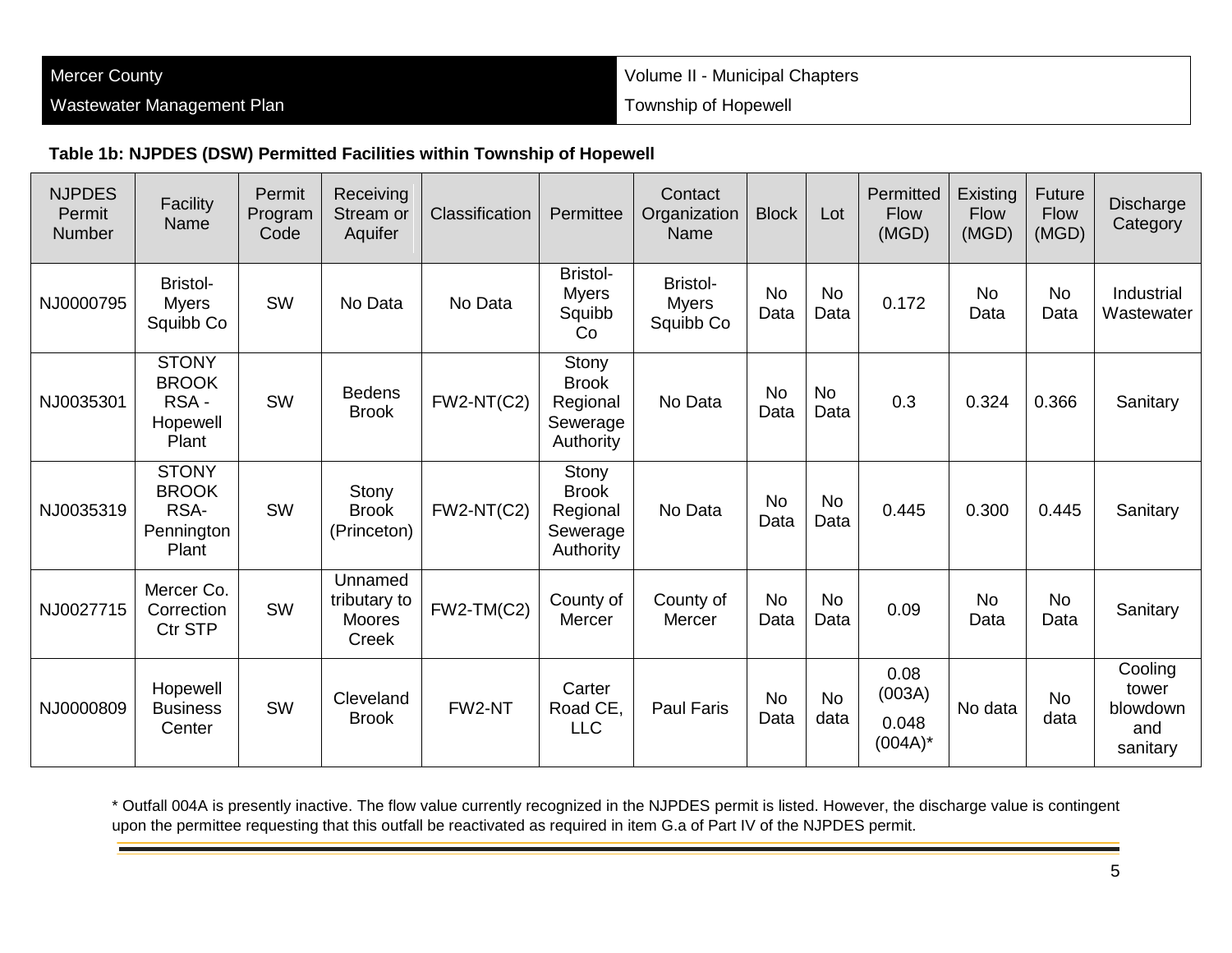## **Environmental Features**

Hopewell Township is bordered by the Delaware River and the Route 29 scenic by-way on the west, and by the Sourland Mountain range on the north. The Township shares the large county regional park, Mercer Meadows (formerly Mercer County Park Northwest) with Lawrence Township on the east. I-95 is located on the Township's southern border. The Township shares municipal borders with Ewing, Lawrence, and Princeton Townships. The Township contains protected open space and recreational areas including but not limited to the following:

- Independence Park
- Alliger Tract
- Else Tract
- Municipal Athletic Complex
- Mercer Meadows
- Washington Crossing Park
- Baldpate Mountain
- Howell Living History Farm
- Delaware and Raritan Canal Towpath

There are approximately 12,565 acres in the Hopewell Township Agriculture Development Area (ADA). Farmland within the ADA is generally privately owned with publicly-held easements. A specific listing of these farms can be found in the Mercer County Farmland Preservation Plan.

Many streams and tributaries run throughout the Township eventually flowing through adjacent municipalities south and east of the township or west to the Delaware River and the Delaware and Raritan Canal.

Major streams in Hopewell Township include Baldwins Creek, Beden Brook, Fiddlers Creek, Honey Branch, Jacobs Creek, Ewing Creek, Moore Creek, Shabakunk Creek, Steele Run, Stony Brook, Woodsville Brook, and Woolsey Brook. A segment of the Stony Brook is categorized as C-1.

### **Delineation of Service Areas and Planning Integration**

#### *Sewer Service Areas*

Following are the sewer service areas within Township of Hopewell. Existing areas served and future SSAs are shown on Maps 2M and 3M, respectively. The facilities providing treatment to these service areas have an associated facilities table in the Appendix.

- Ewing Lawrence SA (NJPDES NJ0024759) This SSA encompasses a portion the Township.
- SBRSA Pennington STP (NJPDES NJ0035319) This SSA encompasses a portion the Township.
- SBRSA Hopewell STP (NJPDES NJ0035301) This SSA encompasses a portion the Township.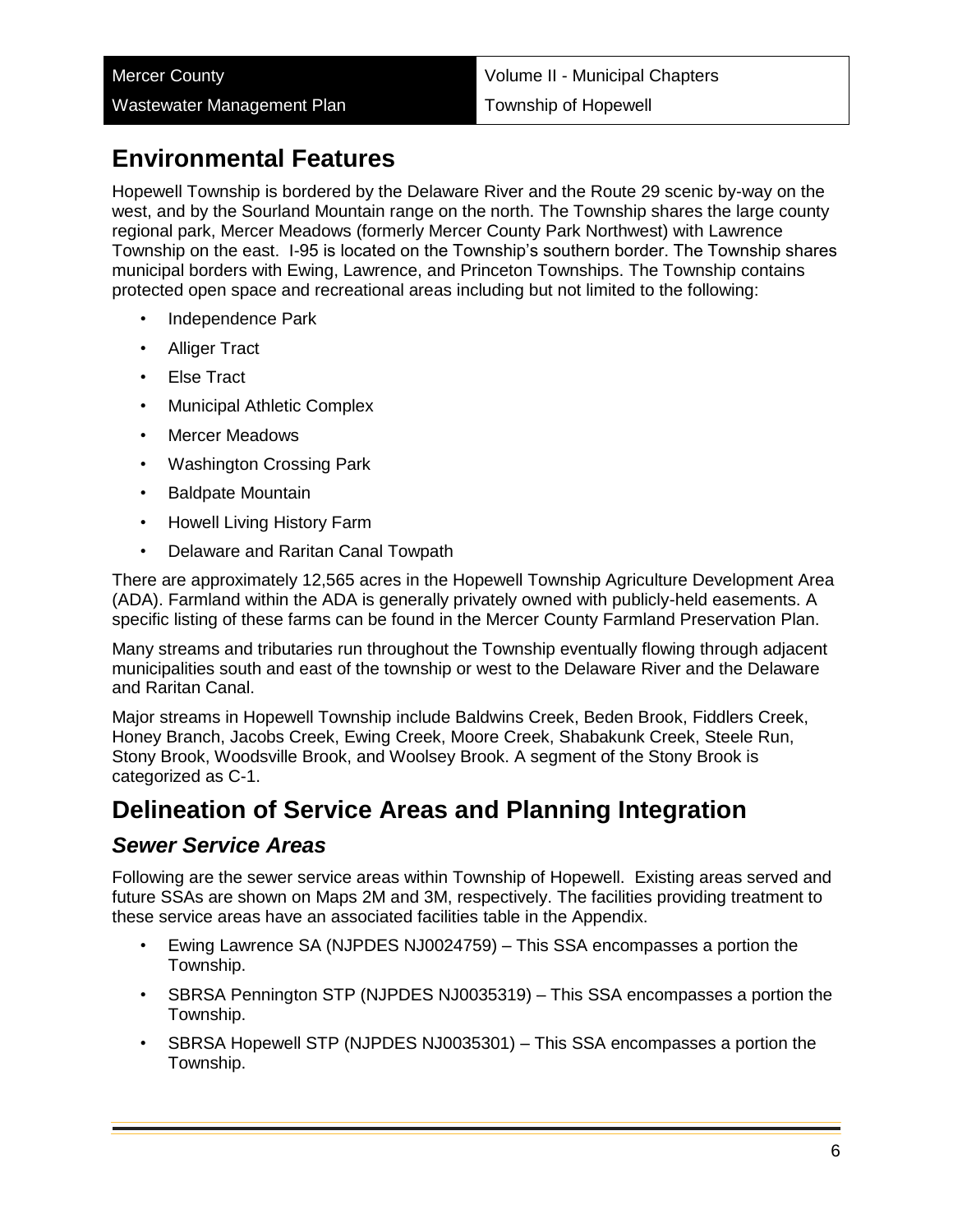| <b>Mercer County</b>       | Volume II - Municipal Chapters |
|----------------------------|--------------------------------|
| Wastewater Management Plan | Township of Hopewell           |

An explanation of the mapping method used to delineate the SSA is included in Appendix A to this chapter.

#### *Septic Areas (ISSDS)*

Individual subsurface sewage disposal systems (ISSDSs) consist of those areas with planning flows 2,000 gallons per day or less (i.e. residential septic systems) that are neither designated for sewer service nor as non-discharge areas. These areas can be seen in Maps 2M and 3M.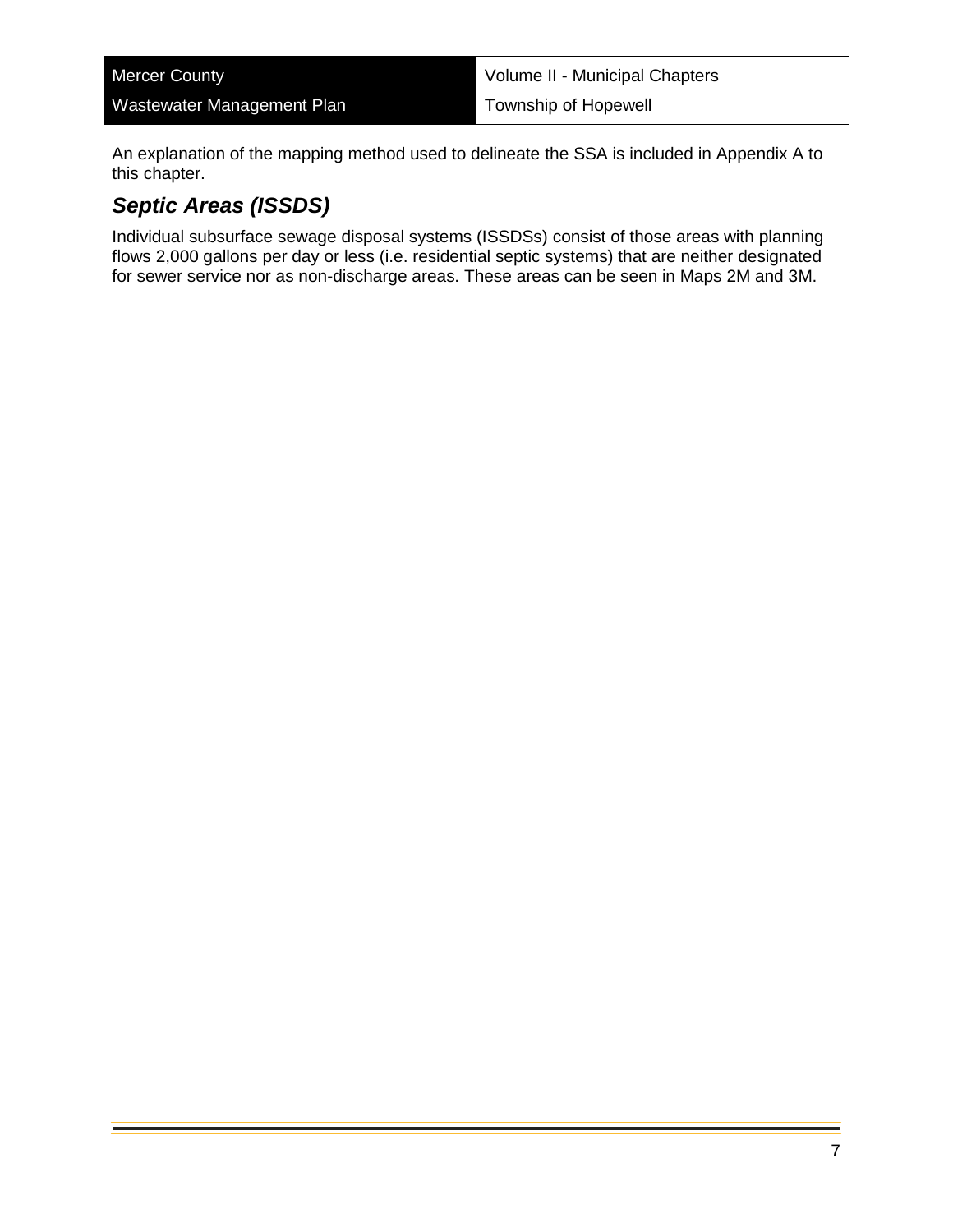## **Future Wastewater Demand and Facilities**

For the purposes of evaluating capacity and future sanitary flow rates, the full build-out of undeveloped or underdeveloped land in the Township was derived from existing zoning and the development potential of land parcels within the Township. The results of the build-out were compared to the permitted treatment capacity of major wastewater treatment facilities. This analysis is not required for the minor facilities.

The County used CommunityViz, a land use planning software package offered through Placeways, LLC. CommunityViz is an extension for ESRI's ArcGIS platform that uses existing zoning information to estimate future development. CommunityViz uses zoning data such as minimum lot size and set back requirements to evaluate potential number of future residential units or square feet of commercial space on individual parcels or within the municipality.

The County has identified a category of service indicated as "open with facilities". This category was created in response to a number of comments received from municipalities to include recreational lands, many purchased through public funding, in the Future SSA. The requests pertain to open space properties that currently have support facilities or may have them in the future. The intent of this service type category is to account for up to 2,000 gpd of wastewater generation from these parcels, while recognizing they will continue to function as municipal open space and recreational facilities. The estimated flow has been included in the capacity analysis for the facility serving the closest sewer service area. This category gives municipalities flexibility in planning for essential facilities that support existing and future recreational programming at the local level.

#### *Sewer Service Area Wastewater Capacity Analysis*

Table 2a presents the results of the Build-out Analysis within the SSA indicated above.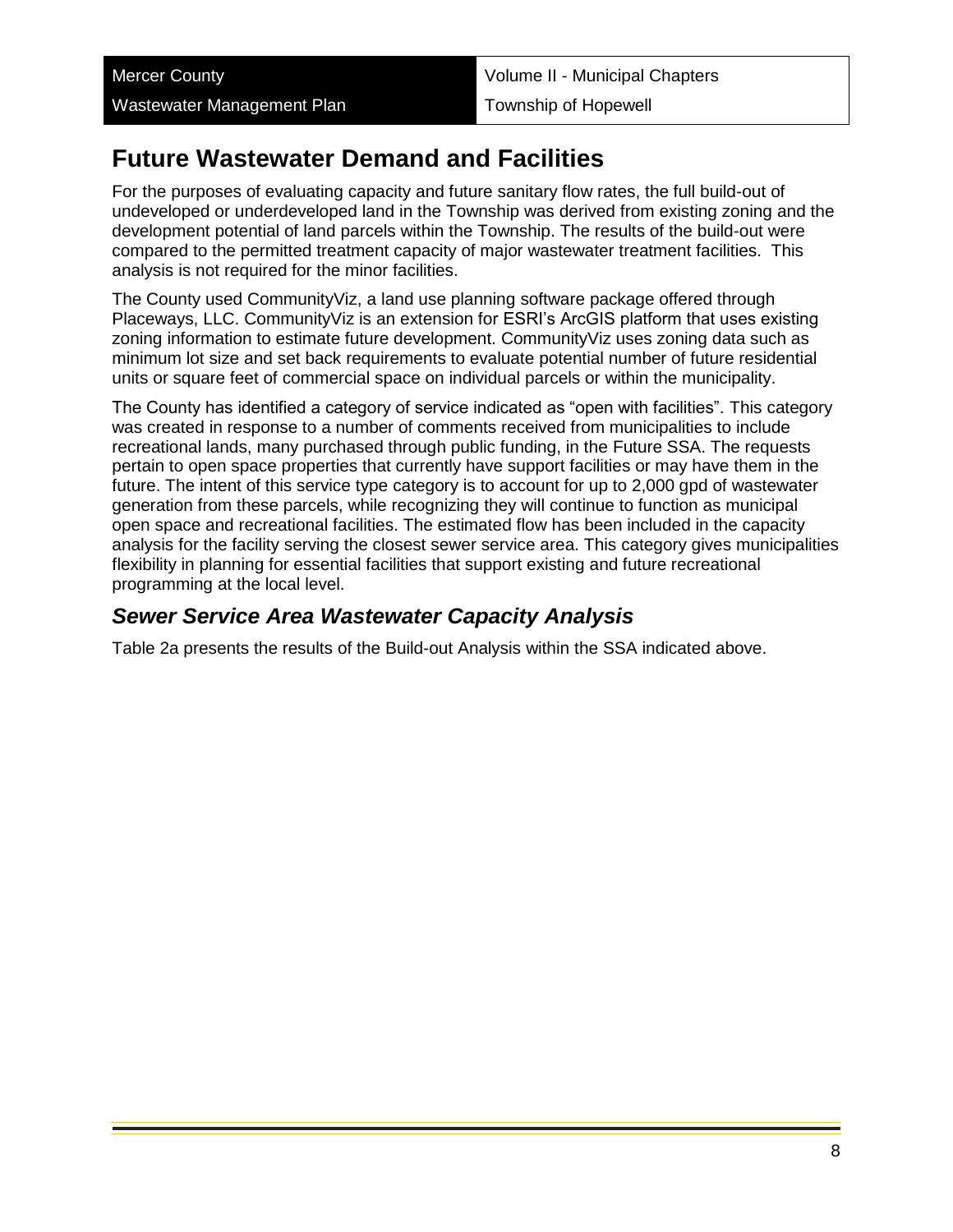| <b>Mercer County</b>       | Volume II - Municipal Chapters |
|----------------------------|--------------------------------|
| Wastewater Management Plan | Township of Hopewell           |

#### **Table 2a: Hopewell Township Build-out Table (SSAs)**

| <b>NJPDES</b><br>Permit<br><b>Number</b> | Major<br><b>Public</b><br>Wastewater<br>Treatment<br>Facility | Capacity<br>Allocation/<br>Permitted<br>Capacity<br>(mgd) | Total<br>Existing<br><b>Flow</b><br>$(mgd)$ ** | <b>Total Flow</b><br>Attributed to<br><b>TWAs</b><br>Approved<br><b>But</b><br>Unconnected<br>(mgd)<br>Committed<br>Flow (mgd) | <b>Residential</b><br><b>Build-out</b><br>Flow (mgd) | Non-<br><b>Residential</b><br>Build-out<br>Flow (mgd) | <b>Existing</b><br>Septic<br><b>Systems</b><br><b>Flow</b><br>(mgd) | Total<br>Projected<br><b>Build-out</b><br><b>Flow</b><br>(mgd) | Remaining<br>Capacity<br>(mgd) |
|------------------------------------------|---------------------------------------------------------------|-----------------------------------------------------------|------------------------------------------------|--------------------------------------------------------------------------------------------------------------------------------|------------------------------------------------------|-------------------------------------------------------|---------------------------------------------------------------------|----------------------------------------------------------------|--------------------------------|
| NJ0024759                                | <b>ELSA</b>                                                   | $16.0*$                                                   | 0.402                                          | 0.057<br>0.459                                                                                                                 | 0.374                                                | 0.646                                                 | 0.114                                                               | 1.191                                                          | See Facility<br>Table          |
| NJ0035319                                | SBRSA-<br>Pennington<br><b>STP</b>                            | 0.445/FCFS<br>Mbr*                                        | 0.056                                          | 0.000                                                                                                                          | 0.018                                                | 0.074                                                 |                                                                     | 0.092                                                          | See Facility<br>Table          |
| NJ0035301                                | SBRSA-<br>Hopewell<br><b>STP</b>                              | 0.300/FCFS<br>Mbr*                                        | 0.109                                          | 0.000                                                                                                                          | 0.113                                                | 0.000                                                 |                                                                     | 0.113                                                          | See Facility<br>Table          |

\*See ELSA facility table, SBRSA Pennington STP, and SBRSA Hopewell STP for current and build-out flows by municipality. FCFS=First Come First Served; Mbr=SBRSA Member.

\*\*Total Existing Flow from DMR data February 2011 through January 2012.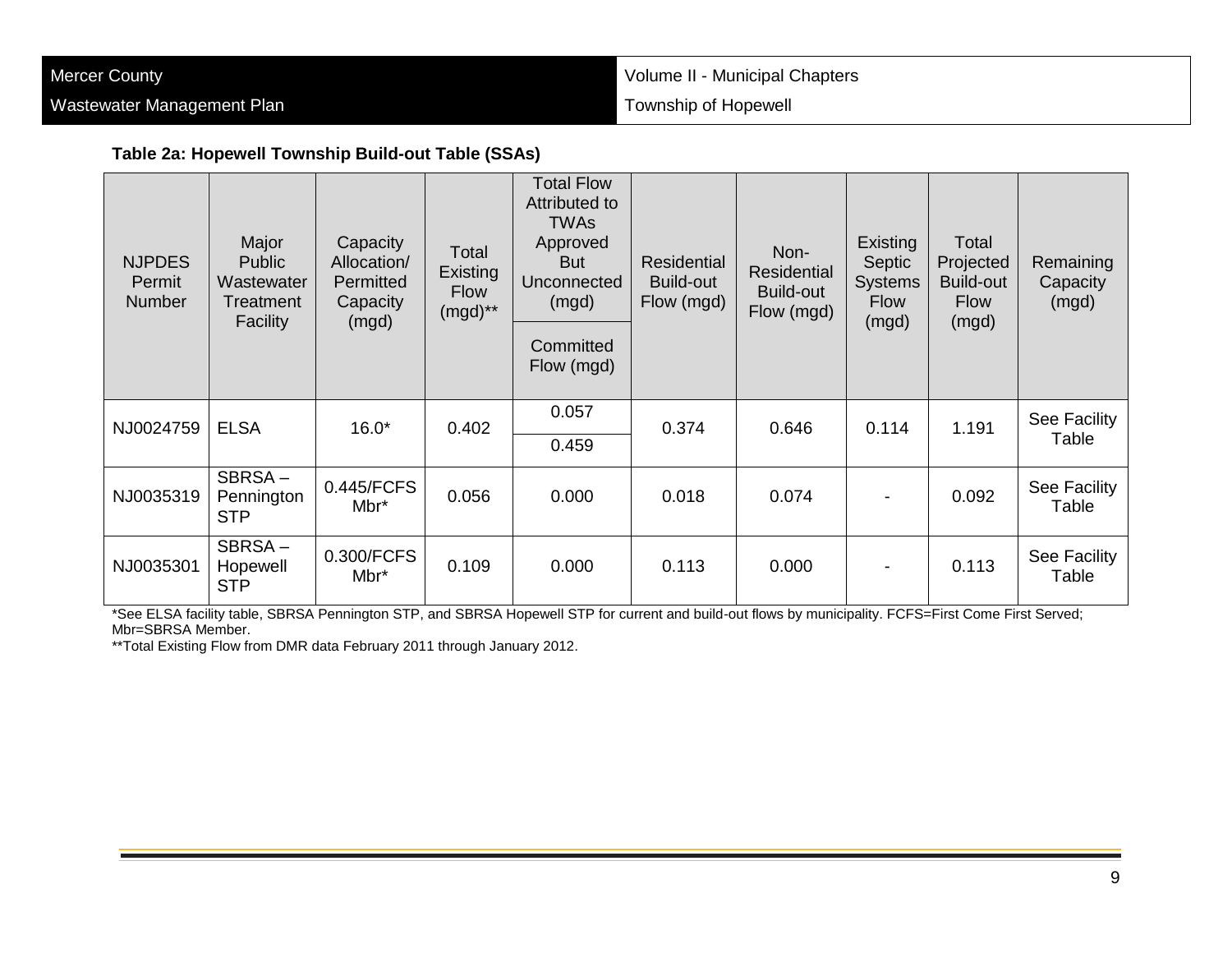| <b>Mercer County</b>       | Volume II - Municipal Chapters |
|----------------------------|--------------------------------|
| Wastewater Management Plan | Township of Hopewell           |

Treatment Works Approvals (TWAs) approved by NJDEP for unconnected projects within Hopewell Township consist of the following:

#### **Table 2b – Treatment Works Approvals**

| <b>TWA</b>                | Facility    |       | <b>Unconnected Flow</b><br>(mgd) |
|---------------------------|-------------|-------|----------------------------------|
| Merrill Lynch Bldgs 16-19 | <b>ELSA</b> |       | 0.0400                           |
| Freedom Village           | <b>ELSA</b> |       | 0.0167                           |
|                           |             | Total | 0.0567                           |

The capacity of Ewing Lawrence SA, SBRSA Pennington STP and SBRSA Hopewell STP is shown in the Facility Table. The facilities have no formal agreements with regard to allocation of treatment capacity.

With regard to the SBRSA facilities, flows are accepted on a first-come-first-served basis from the participant member communities. Hopewell Township is a member of SBRSA, but is not a participant. As such, they must contract with SBRSA or a participant for service from SBRSA facilities. With respect to ELSA, all flows are permitted through existing contracts between ELSA and Hopewell Township.

Undeveloped and underdeveloped parcels are shown on Map 3M.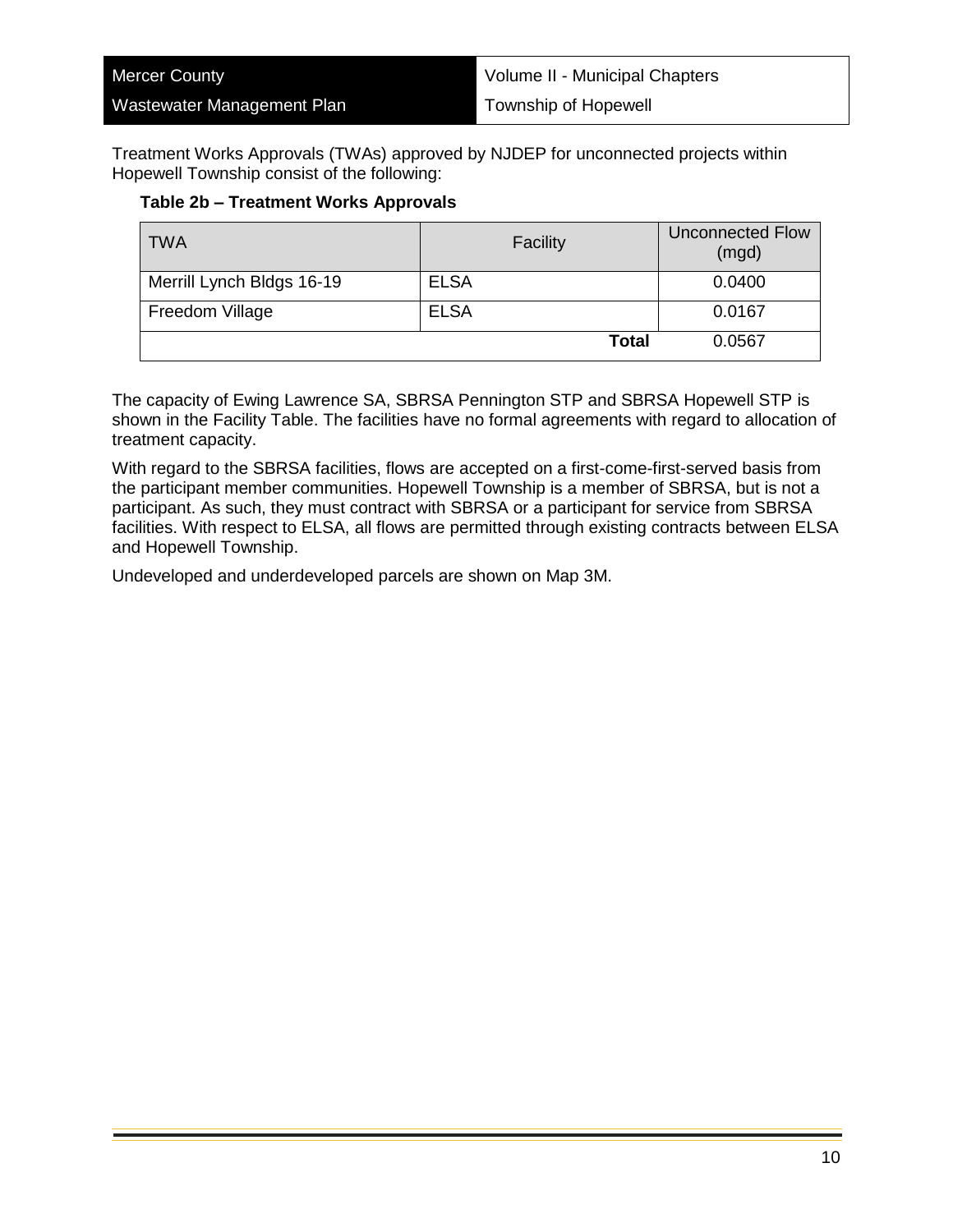### *Septic Area Wastewater Capacity Analysis*

Table 3 presents the results of the Build-out Analysis within the ISSDS. The ISSDS is shown on Map 3M.

The breakdown by HUC11 subwatershed is shown below.

|                   | <b>Build-out Potential (Equivalent Dwelling Units)</b> |                               |                 |
|-------------------|--------------------------------------------------------|-------------------------------|-----------------|
| HUC <sub>11</sub> | <b>Using Nitrate Dilution</b><br>Model                 | <b>Under Municipal Zoning</b> | Surplus/Deficit |
| 02030105090       | 1,679.1                                                | 285.5                         | 1,393.6         |
| 02030105110       | 543.3                                                  | 56.0                          | 487.3           |
| 02040105210       | 1,618.8                                                | 675.0                         | 943.8           |
| 02040105230       | 7.3                                                    | 0.0                           | 7.3             |
| 02040105240       | 53.9                                                   | 46.0                          | 7.9             |

**Table 3 –Township of Hopewell Build-out by HUC11**

Table 3 shows the variation in build-out results based on existing zoning as compared to the potential EDUs predicted by the Nitrate Dilution Model (NDM). The zoning based build-out and the NDM should be run on a HUC11 basis to determine if the entire HUC11 has sufficient nitrate dilution capacity to accommodate full zoning build-out.

For Table 3, equivalent dwelling units were calculated using the following formula: [potential residential flow (gpd) + potential non-residential flow (gpd)]/500 gpd/EDU. Potential nonresidential flow in septic areas was estimated using existing zoning criteria (e.g. FAR) and a flow factor of 0.125 gpd/square foot.

The Septic Area build-out capacity analysis for the Township of Hopewell was based on the 2.0 mg/L statewide standard for the target concentration of nitrate in groundwater.

Following are the results of this analysis shown in table 3 for the Township of Hopewell's portion of the HUC11:

• For all HUC11s, the build-out results based on existing zoning are less than the number of potential EDUs generated by the Nitrate Dilution Model (NDM) for septic capacity, and therefore, no further analysis of these HUC11s will be required nor will any change in zoning be required.

A list of zoning codes and descriptions are included on Map 4M.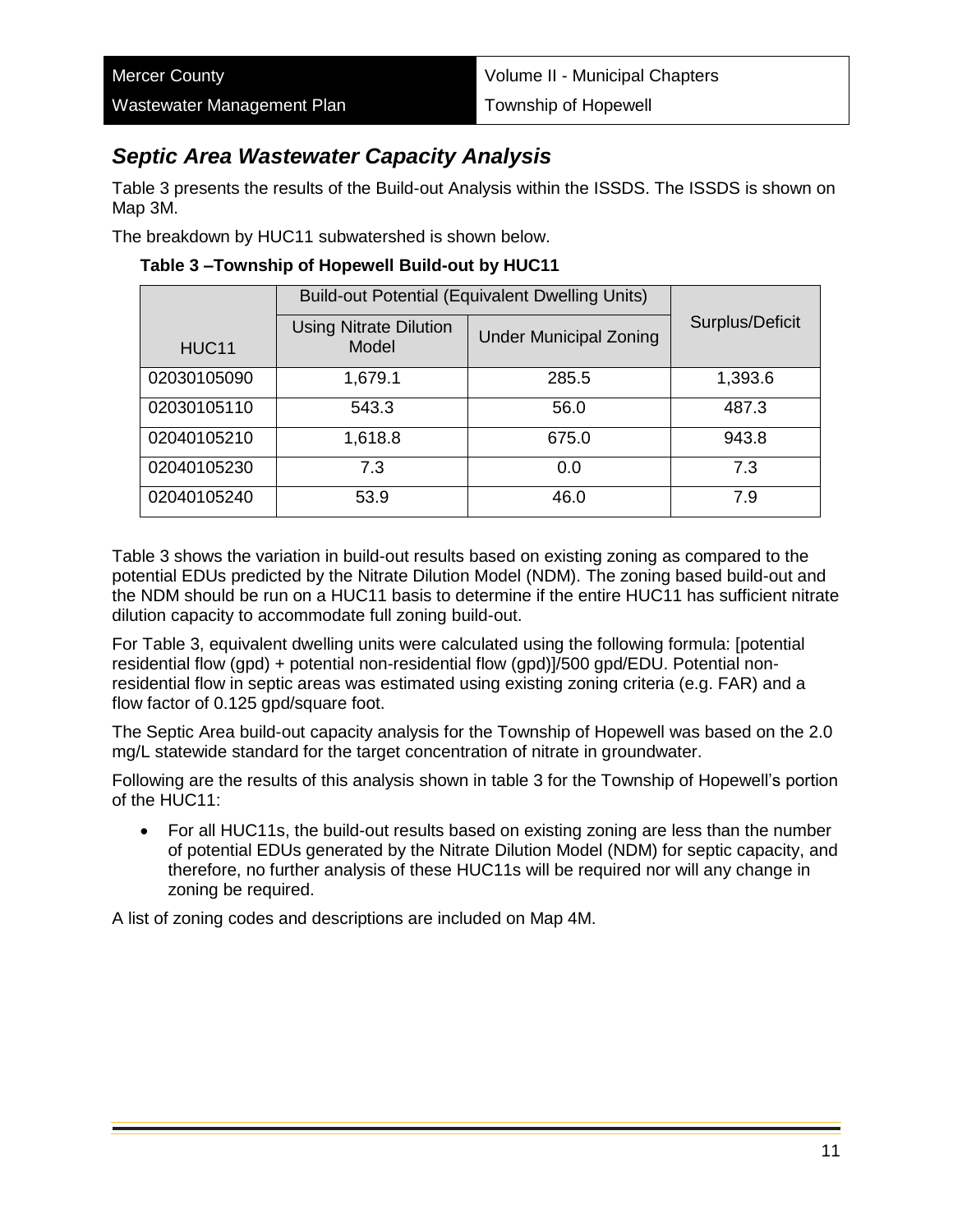# **Appendix A – Basis for Service Area Delineations SSA (Sewer Service Area)**

The SSA designation is for areas from which wastewater is designated to flow to a permitted wastewater treatment facility.

In assigning the SSA designations shown, several data sources were considered:

- Cross-Acceptance proceedings (2004)
- NJDEP's adopted SSA map for Mercer County (2006)
- NJDEP's draft SSA map for Mercer County (2008) including revised editions based on public comments received from 12/2008 through March 2011; two editions of the original 2008 map were reviewed periodically during this period once in June 2009, once in February 2010, and once in November 2010 prior to the NJDEP Public Meeting in December 2010.
- Data (such as collection system extent) obtained from municipalities or private entities.
- Existing TWA permits
- Sewer service areas provided by existing sewerage authorities and wastewater treatment facilities

Parcels that were within previous draft or adopted sewer service areas, or existing sewer service areas provided by sewerage authorities or wastewater facilities, were given the SSA designation, unless specific guidance was provided to remove them.

Proximity to existing collection system was considered if service for a given parcel was indeterminate based on other criteria.

Parcels with valid NJDEP Treatment Works Approvals (TWA) were automatically given an SSA designation.

## **Septic Areas (ISSDS)**

The ISSDS designation represents those areas served by septic systems. For the purpose of mapping, the ISSDS designation also represents those areas that are not designated as any of the other categories (SSA or Open/Utility as described below).

## **Open & Utility (Open Space, Utility)**

The Open & Utility designation identifies the following:

- Open Space Mercer County Planning Division maintains an open space layer. The county boundary is the layer's geographic extent. The open space layers is developed from several sources including a county-owned land inventory, Green Acres ROSI, preserved farmland inventory, municipal open space inventories, and state and nonprofit open space inventories. The open space layer served as the basis for identifying undevelopable land designated through the Plan as Municipal, County, or State Land, Deed Restricted properties, Conservation Easements, and certain lands overseen by non-profit entities.
- Utility tax assessment data was used to identify lands owned by public utilities.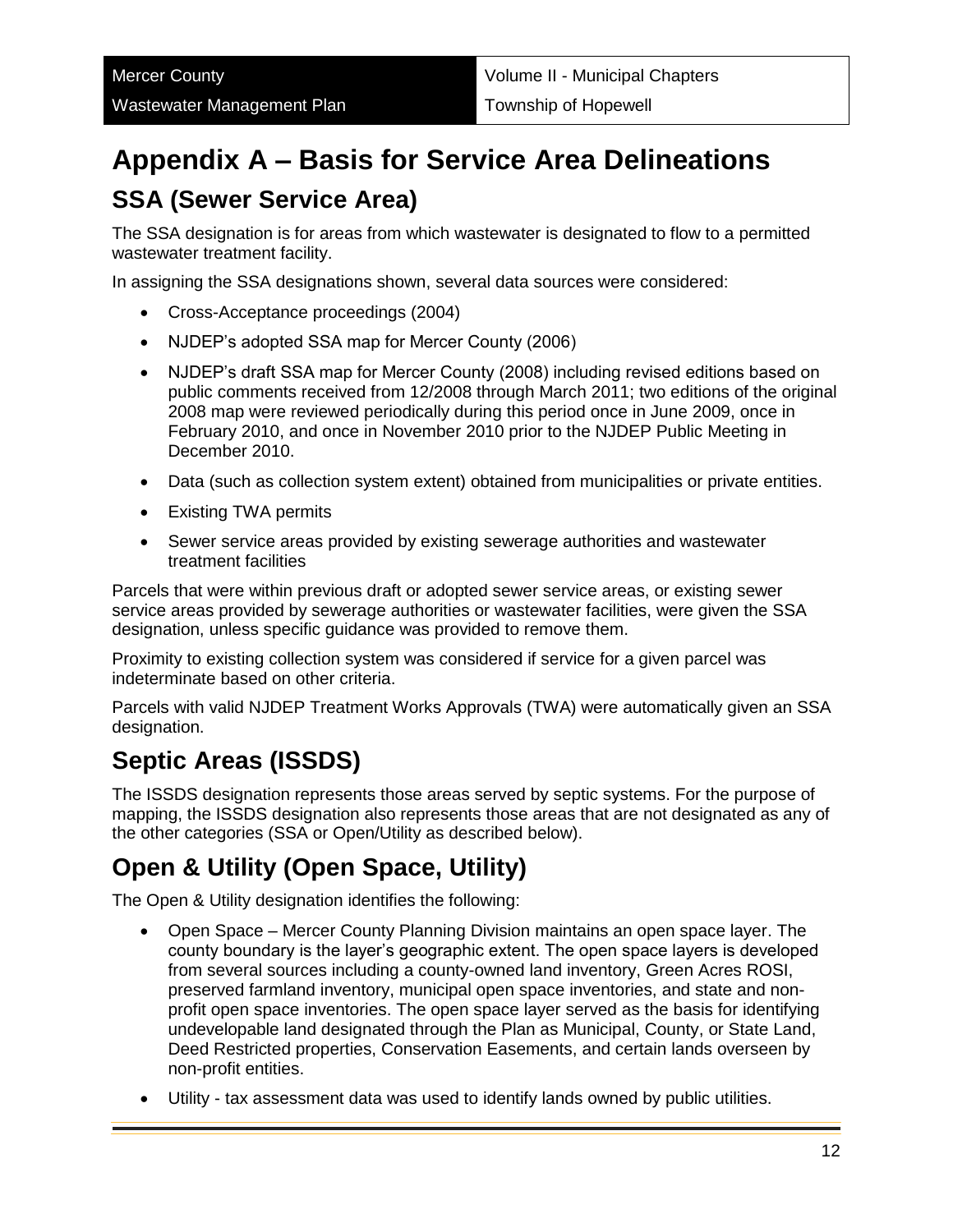| <b>Mercer County</b>       | Volume II - Municipal Chapters |
|----------------------------|--------------------------------|
| Wastewater Management Plan | Township of Hopewell           |

This designation indicates that these parcels are undevelopable, except for instances where public programs require the construction of public facilities. Such instances will require that the public facilities be designated as SSA or septic areas, but that the remainder of the parcel be undeveloped.

### **Environmentally Sensitive Areas**

The Environmentally Sensitive Areas (ESAs) designation applies to those areas that have been mapped as such by NJDEP. They consist of the following:

- Wetlands areas based on NJDEP's Land Use/Land Cover feature class (2002)
- Stream corridors areas which incorporate the appropriate buffer along surface waters based on NJDEP's stream classification (2008)
- Natural Heritage Priority Sites areas of critical importance due to the presence of rare plant species and ecological communities (2007)
- Landscape Project Areas (Rank 3, 4, and 5) areas representing wildlife habitat mapping for community planning and endangered species conservation. Rank 3 is associated with NJ State threatened species. Rank 4 is associated with NJ State endangered species. Rank 5 is associated with Federal threatened or endangered species (2007)

## **Methodology**

The following methodology was employed to designate all parcels within Mercer County as either SSA or ISSDS, except for parcels designated as Open/Utility as described above. The following is the general methodology used for preparing the Draft SSA Map.

- 1. Parcels were evaluated to determine if:
	- a. It was designated under the Mercer County's open space inventory.
	- b. It was owned by a public utility.

Any parcels falling within the above categories were designated as Open/Utility.

- 2. The remaining parcels were evaluated to determine if they were part of previous SSA. If so, these parcels were designated SSA, unless directed otherwise by NJDEP, Mercer County, or the Municipality.
- 3. The remaining parcels not designated as previously part of an SSA were also evaluated to determine if any existing wastewater generating structures were present onsite using Mercer County's building footprint (January 2009) layer and aerial photography (2007). County staff further reviewed these parcels with more current aerial photography (2009). COAH and local approvals were also considered in this evaluation. If sewage generating potential was identified, the parcel was further evaluated to determine if it was readily sewerable by an existing collection system without extending it. If this was the case, the parcel was designated as SSA unless:
	- a. A significant portion of the parcel is undeveloped and falls within the constrained boundary AND
	- b. Comments were received from NJDEP indicating the constrained portion of the parcel was to be excluded from the SSA.